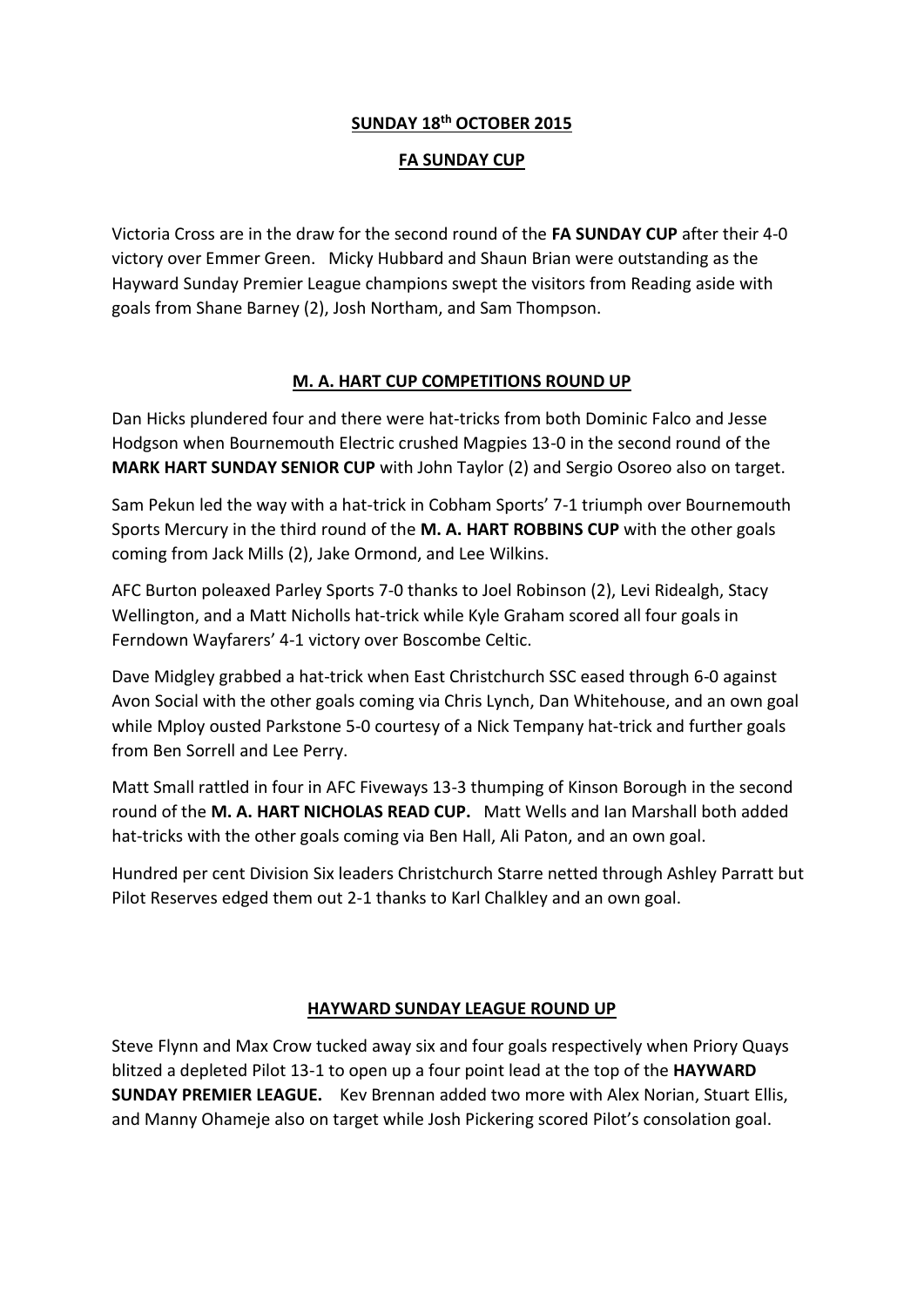Shane Varley and John Watt struck for Kinson Con but hundred per cent Shoulder of Mutton go top of **DIVISION ONE** after shading it 3-2 thanks to Joe Guerra and a couple of goals from Matt Austin.

Djamel Meddah bagged a hat-trick for Bournemouth Athletic and Matt Derbyshire added two more but Townsend Spartans move off the bottom of the table after getting the better of a 7-5 thriller thanks to Luke Brown's four goal blast and further goals from Simon Walsh (2) Savas Tosun.

Abbey remain three points clear at the summit in **DIVISION TWO** after Gary Shears, Tim Porter, Dan Manuel, and Kev Collins ensured A 4-1 victory over East Christchurch SSC Reserves.

Bradley Arthur scored the first goal of his hat-trick after just fifteen seconds when nearest rivals Brit Sports hammered Royal Mail Bournemouth 8-0 with the other goals coming via Joao Ramos. Martin Johnson, Jamie Blackman, Ed Hammond, and an own goal.

Talbot Rangers go third after Mark Pudney, Brett Chandler, and Ben Sullivan gave them a 3- 1 success against Bournemouth Electric Reserves while Dorset Soldier conquered AFC Stourvale 5-2 thanks to Lee Orchard, Jamie Cooper, Ryan Davey, and a couple of goals from Declan Thomas.

Aidan Kelly struck twice for Smokeys but the **DIVISION THREE** pacesetters crashed 4-2 to goals from Jordan Bruce (2), Adam Nicholass, and Adam Richards against Rushmere.

Poole Borough UAB take over in pole position after their 3-1 win over Richmond Park Rangers courtesy of Sam Carter, Chris Wyeth, and Ryan Mabey while Vienna go third after tanning Ferndown Forest 5-0 thanks to Joe Bennett and Rob Scadding's four goal blast.

JP Morgan lead **DIVISION FOUR** on goal difference after Deon Brophy (2), Fergal McClosky. Will Scudder, and Matt Lewis gave them the edge 5-4 against Tradecost Windows.

Alex Crabb, Andy Willis, and Tom Smart netted for Victoria Cross Reserves but James & James held them to a 3-3 draw thanks to Lewis Miles, Sam Turner (pen), and an own goal.

Cranborne opened their points account when they walloped Rentech Repairs 9-3 with goals from James Davies (2), Chris Roberts (2), Adam Long (2), Marc Harris, Dan Ryan, and Matt Willets to move off the bottom of the table.